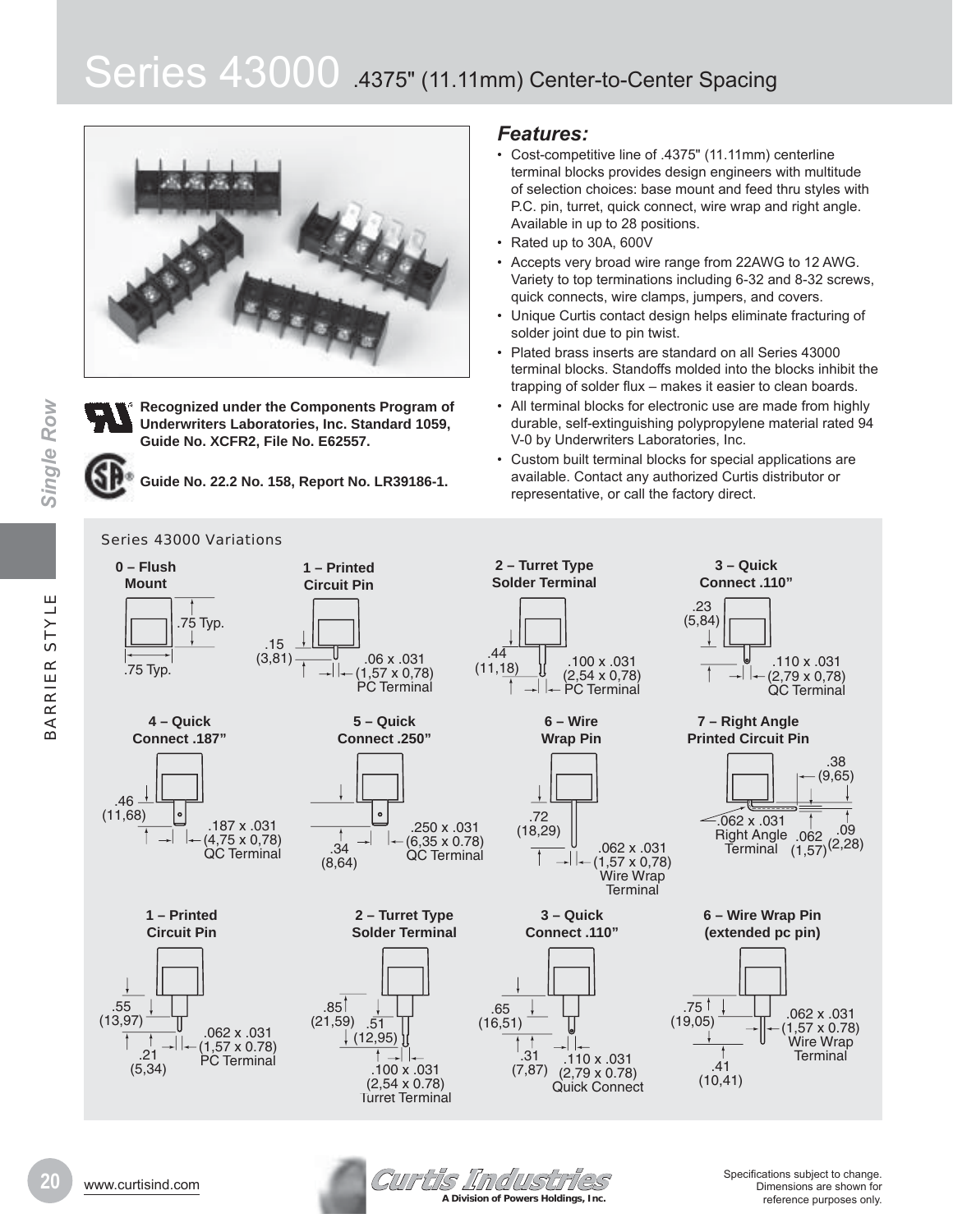# *SSeFi¿Fations:*

**Center-to-Center Spacing:** .4375" (11.11mm)

**Wire Range:** No. 22AWG to 12AWG

**No. of Terminals:** 1 thru 26 (28 without mounting holes)

**Voltage Rating:** 600V

**Tightening Torque:** 9 in. lb.

**Current Rating:** 20 amps UL

(30 Amps with 10AWG & Lugs)

#### **Housing:**

| Material                      | Polypropylene |
|-------------------------------|---------------|
| Continuous Use                |               |
| Temp. (UL Index)              | 105°C (221°F) |
| <b>Flammability Rating</b>    | $94V - 0$     |
| <b>Water Absorption</b>       |               |
| (24 hrs. % wt. gain)          | .03%          |
| <b>Breakdown Voltage:</b>     |               |
| Terminal - Terminal           | 3000V         |
| Terminal - Ground             | 3000V         |
| Terminals: Brass - Tin Plated |               |

# Series 43000 Surface Mount With Mounting Ends





| 43000 Feed-Thru Series |
|------------------------|
|------------------------|



| Dimensions are in inches and millimeters      |
|-----------------------------------------------|
| unless otherwise specified.                   |
| Values in parentheses are metric equivalents. |



#### **Number of Terminals A ± .031 Overall Dimensions (O.D.) Dimensions (M.D.) Less Mounting Positions Inches** Metric **(mm) Inches Metric (mm) Inches Metric (mm) 1** 1.375 34.93 .875 22.23 .500 12.70 **2** | 1.813 | 46.05 | 1.313 | 33.35 | .938 | 23.83 **3** | 2.250 | 57.15 | 1.750 | 44.45 | 1.375 | 34.93 **4** 2.688 68.28 2.188 55.58 1.813 46.05 **5** | 3.125 | 79.38 | 2.625 | 66.68 | 2.250 | 57.15 **6** | 3.563 | 90.50 | 3.063 | 77.80 | 2.688 | 68.28 **7** 4.000 101.60 3.500 88.90 3.125 79.38 **8** 4.438 112.73 3.938 100.03 3.563 90.50 **9** 4.875 | 123.83 | 4.375 | 111.13 | 4.000 | 101.60 **10** | 5.313 | 134.95 | 4.813 | 122.25 | 4.438 | 112.73 **11** | 5.750 | 146.05 | 5.250 | 133.35 | 4.875 | 123.83 **12** | 6.188 | 157.18 | 5.688 | 144.48 | 5.313 | 134.95 **13** 6.625 | 168.28 | 6.125 | 155.58 | 5.750 | 146.05 **14** 7.063 | 179.40 | 6.563 | 166.70 | 6.188 | 157.18 **15** 7.500 190.50 7.000 177.80 6.625 168.28 16 | 7.938 | 201.63 | 7.438 | 188.93 | 7.063 | 179.40 **17** 8.375 | 212.73 | 7.875 | 200.03 | 7.500 | 190.50 **18** 8.813 223.85 8.313 211.15 7.938 201.63 **19** | 9.250 | 235.00 | 8.750 | 222.25 | 8.375 | 212.73 **20** 9.688 246.08 9.188 233.38 8.813 223.85 **21** | 10.125 | 257.18 | 9.625 | 244.48 | 9.250 | 234.95 **22** | 10.563 | 268.30 | 10.063 | 255.60 | 9.688 | 246.08 **23** 11.000 279.4 10.500 266.70 10.125 257.18 **24** | 11.438 | 290.53 | 10.938 | 277.83 | 10.563 | 268.30 **25** 11.875 | 301.63 | 11.375 | 288.93 | 11.000 | 279.40 **26** 12.313 312.75 11.813 300.05 11.438 290.53 **27** 11.875 301.63

**28** 12.313 312.75

**Dimensions**

**B ± .031 Mounting** 

Series 43000 With Mounting Ends

Dimensions shown are ± 0.030"

**Without** Mounting Ends

**C ± .031**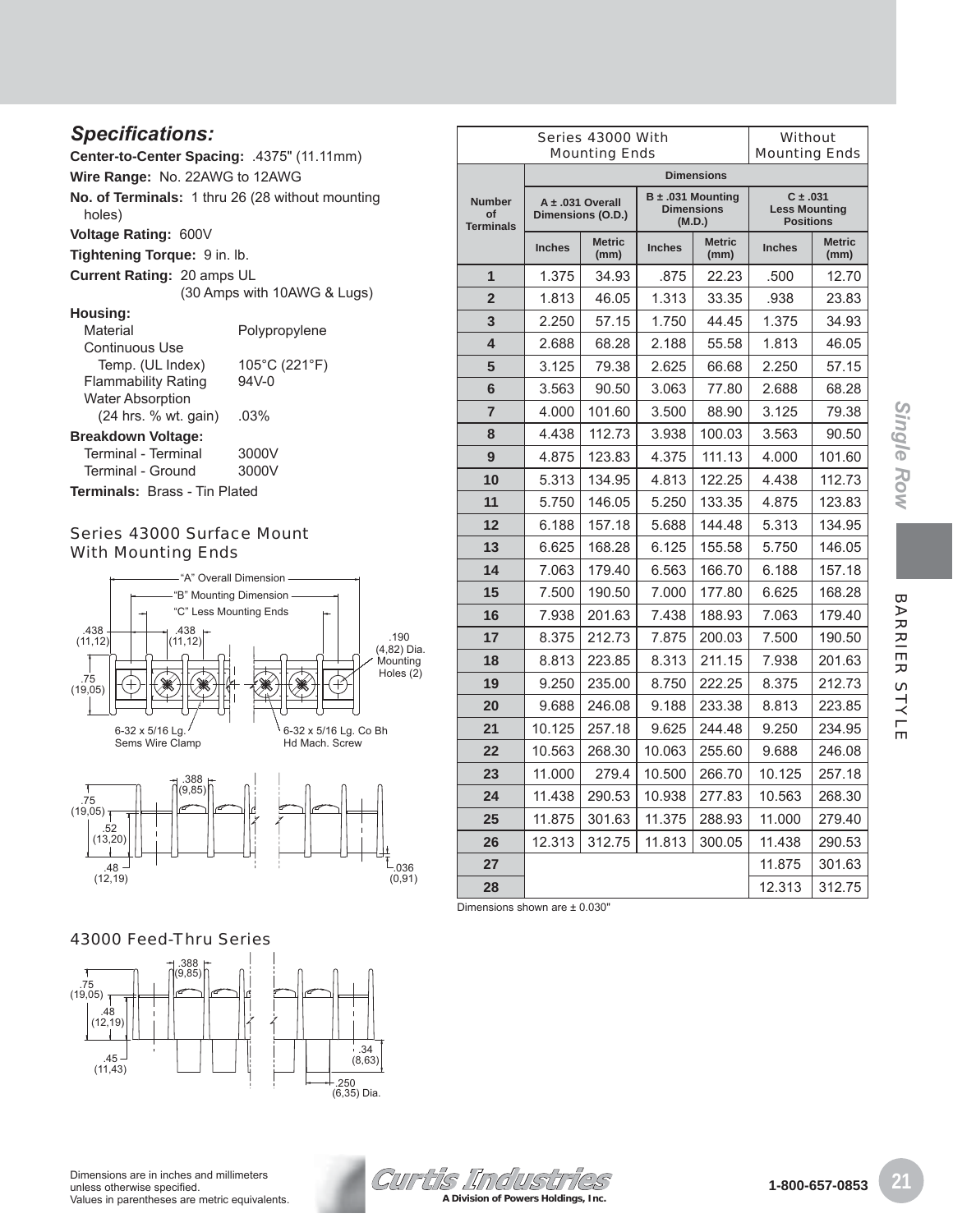# Series 43000

# How to Order 43 X X X X XX

#### MOLDING DESIGN H

- 0 = Surface Mount w/ Mounting Ends
- 1 = Surface Mount w/o Mounting Ends
- 2 = Insulated Feed Thru w/ Mounting Ends
- 3 = Insulated Feed Thru w/o Mounting Ends

#### INSERT OR BOTTOM TERMINATION DESIGN |-

- 0 = Surface Mount, No Bottom Termination
- 1 = Printed Circuit Pin
- 2 = Turret Type Solder Terminal
- 3 = Quick Connect .110"
- 4 = Quick Connect .187"
- $5 =$  Quick Connect 250"
- 6 = Extended Printed Circuit Pin or Wire Wrap
- 7 = Right Angle Printed Circuit Pin

*Note:* Option 4 & 5 Only Available on Surface Mount Style Molding

#### INSERT/SCREW DIMENSION |-

- $0 = 6-32$  Insert and Screw
- 1 = 8-32 Insert and Screw, available on PC Pin, Turret Type Solder Pins, Wire Wrap and Right Angle Versions only

# Series 43000 Accessories

# **WIRE CLAMP**

4300 – Wire clamp captivated to No. 6-32 or 8-32 screw eliminates need for lugs. Accepts up to No. 12AWG wire. May be ordered factory installed or loose.

# **MARKING STRIPS**

4300 – Pre-punched black fiber . . . mounts under block. May be imprinted to customer specifications.

To order, specify: Part No. 267A19-1 thru 26 (with mounting hole); Part No. 267A218-1 thru 28 (less mounting hole).

# **COVERS**

43000 – Rigid .030" thick self-extinguishing vinyl. Black matte-finished on both sides. May double as marking strip when imprinted with white ink. Complete with spring clips for attaching to mounting positions.

Part No. 0196\_ \_ 000, 1 thru 26 poles.

*Example: 019605000 would be a 5 pole cover*

# **TINNERMAN NUT**

4300 – for special mounting of terminal blocks less mounting position. Part No. TN-375.

# **TERMINAL BLOCK JUMPERS**

4300 – Plated brass "Rooster comb" design Type 267A42 permits connections of two to 18 poles. To order, specify; Part No. 267A42-\_ \_ .





**Specifications subject to change.**<br>
WWW.Curtisind.com Specifications subject to change.<br>
Specifications subject to change. **A Division of Powers Holdings, Inc.**

Dimensions are shown for reference purposes only.

#### **SPECIALS OR** OPTIONAL DESIGNS

 $0 = None$  $A-Z =$  Custom Configuration

#### [ NUMBER OF POSITIONS

Available 1 thru 26 W/Mounting End 1 thru 28 w/o Mounting Ends

#### HARDWARE OR TOP TERMINATION DESIGN

- 0 = Standard Zinc Plated Steel Screw, Combo Head
- 1 = Wire Clamp Screw
- 2 = Nickel Plated Brass Screw
- 3 = Stainless Steel Screw
- 5 = Without Screws
- 6 = Quick Connects, Screw Type\*
- 8 = Captivated Screw

\*See accessories

*Single Row*

**Single Row**